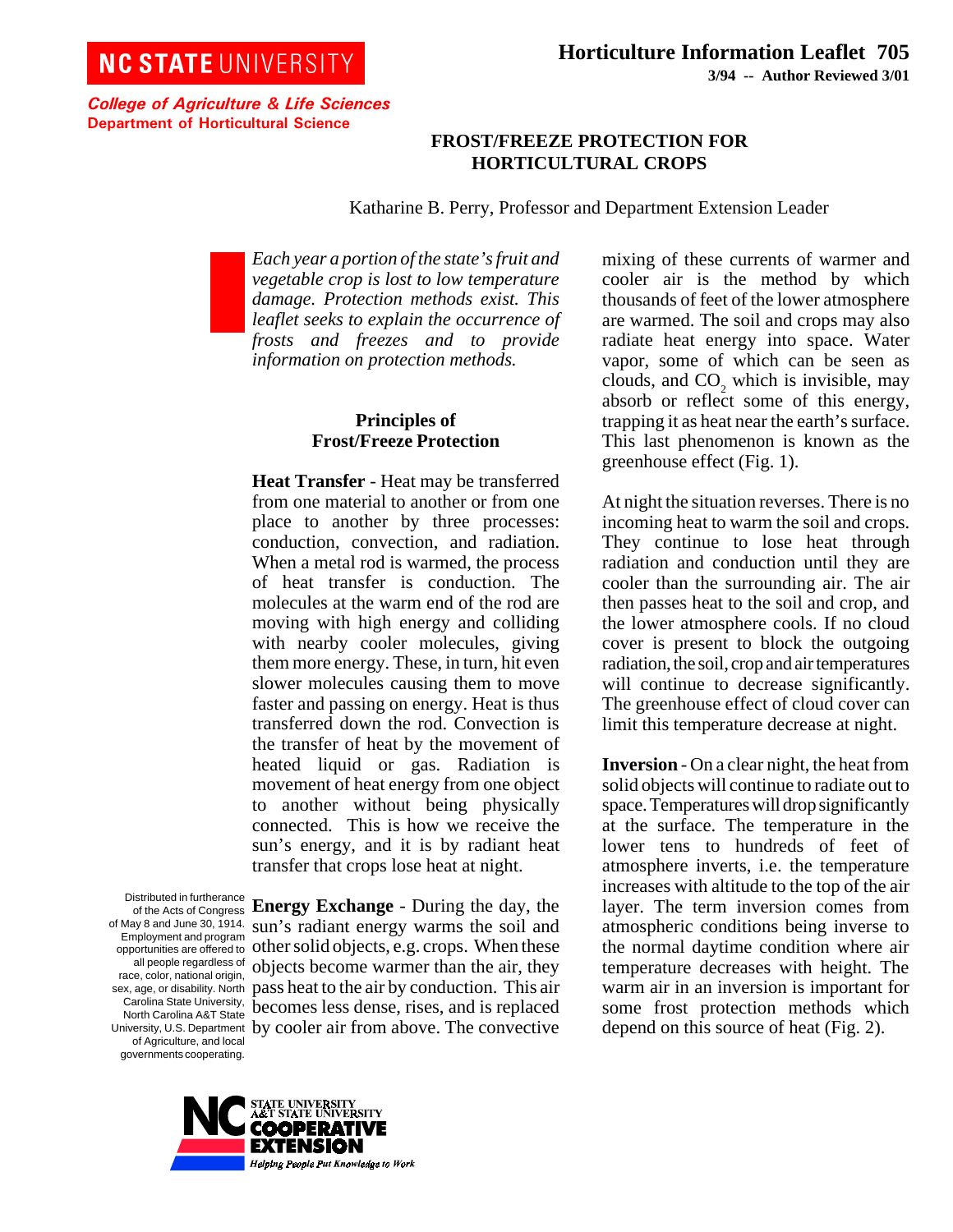

**Fig. 1** Energy exchange showing the greenhouse effect of cloud cover.

**Frost vs. Freeze** - Although the terms frost and freeze are often interchanged, they describe two distinct phenomena (Table 1). An *advective, or windborne freeze,* occurs when a cold air mass moves into an area bringing freezing temperatures. Wind speeds are usually above 5 mph and clouds may be present. The thickness of the cold air layer ranges from 500 to more than 5000 feet above the surface. Attempts to protect crops by modifying the environment are very limited under these conditions.

### **Table 1. Characteristics of a radiation frost and an advective freeze.**

| <b>Radiation Frost</b>             | <b>Advective Freeze</b> |  |  |
|------------------------------------|-------------------------|--|--|
| Calm winds (less than 5 mph)       | Winds above 5 mph       |  |  |
| <b>Clear Skies</b>                 | Clouds may exist        |  |  |
| Cold air mass 30 to 200 ft deep    | Cold air mass 500 to    |  |  |
| Inversion develops                 | 5000 ft deep            |  |  |
| Two types: hoar (white)            | Protection success      |  |  |
| black                              | limited                 |  |  |
| Cold air drainage occurs           |                         |  |  |
| Successful frost protection likely |                         |  |  |

A *radiation frost* occurs when a clear sky and calm winds (less than 5 mph) allow an inversion to develop, and temperatures near the surface drop below freezing. The thickness of the inversion layer varies from 30 to 200 feet. There are two types of frost. A hoar frost, or white frost, results when atmospheric moisture freezes in small crystals on solid surfaces. During a black frost, few or no ice crystals form because the air in the lower atmosphere is too dry. The formation of ice crystals depends on the dew point, or frost point, which is the temperature to which air must be cooled to cause atmospheric moisture to condense. The drier the air, the lower the dew point.

# **Microclimate**

Many factors are involved that affect the minimum temperatures which occur. Growers in mountainous, hilly or rolling terrain are familiar with frost pockets or cold spots. These are formed by cold air drainage, i.e. cold, dense air flows by gravity to the lowest areas of a field where it collects. This causes temperatures to differ in relatively small areas, called micro-climates.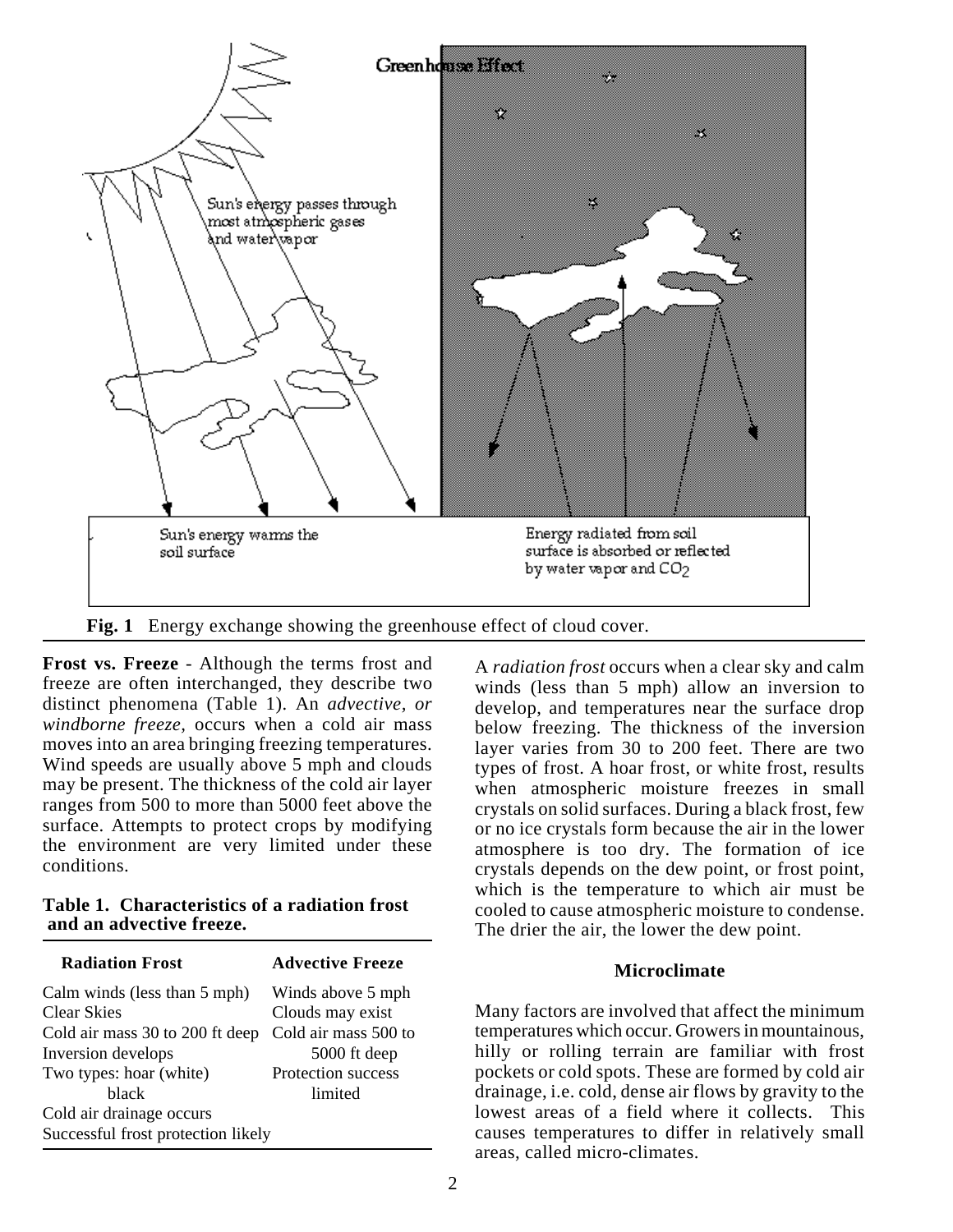

**Fig. 2** Temperature zonation during an inversion. Temperature increases with height to the top of the inversion and then decreases. Frost protection techniques use the warmer air above the crop as a heat source.

Soil moisture and compaction can have a significant effect on minimum temperature. A moist, compact soil will store more heat during the day than a loose, dry soil. Thus, it will have more heat to transfer to the crop at night. Cultivation should never be carried out prior to frost or freeze, because it loosens and dries the soil.

Ground cover also has an effect. Vegetation reflects more solar radiation during the day. It also transpires to cool its temperature. This reduces the heat that it stores and that which is stored in the soil below it. Mowing a vegetative cover to heights shorter than two inches can reduce this effect. However, the frost and freeze protection disadvantages of ground cover management must be weighed against the benefits such as erosion control, dust reduction, minimizing soil compaction, etc.

#### **Forecasts and Warnings**

Understanding weather forecasts for minimum temperatures is important. North Carolina is divided into 104 forecast zones. Each county is a zone and two counties are divided. Hyde County is divided into east and west. Jackson County is divided into north and south. The weather within a zone is fairly uniform; however, under the conditions of a radiation frost, minimum temperatures may differ widely because of the numerous microclimates within that zone. The forecast cannot consider all these subzones. The forecast minimum temperature is for 5 feet above the ground inside a National Weather Service instrument shelter. A difference of three to five (degrees F) can exist between the air temperature in such a shelter and the temperature of a crop on a frost night. For these reasons, to plan a better frost protection strategy, the grower needs to modify the zone forecast for the field to be protected.

The National Weather Service (NWS) will issue warnings according to the forecasted conditions (Table 2). The wording of these warnings tells the grower how he can react. If winds below 10 mph and minimum temperatures above or equal to 32°F are forecasted, a *frost warning* will be issued. If winds below 10 mph and minimum temperatures below 32°F are forecasted, a *frost/freeze warning* will be issued. When winds above 10 mph and minimum temperatures below 32°F are forecasted, a freeze *warning* will be issued. Thus, the frost and frost/freeze warnings imply that the grower can likely provide successful protection, while a freeze warning means the winds will be too high to allow successful use of irrigation or wind machines.

## **Table 2. Definition of frost/freeze warnings issued by National Weather Service**.

| <b>Warning</b> | <b>Wind Speed</b>                | <b>Air Temperature</b> |
|----------------|----------------------------------|------------------------|
| Frost          | Below 10 MPH Above 32°F          |                        |
| Frost/freeze   | Below 10 MPH Below 32°F          |                        |
| Freeze         | Above 10 MPH Below $32^{\circ}F$ |                        |

The NWS does not issue wind forecasts for the mountain zones. The current methods for predicting wind speeds together with the widely varying terrain of these zones prevent any meaningful wind forecast for an entire zone. Thus, the implied wind information in these warnings is particularly important to growers in these zones. Although specific speeds below 10 mph are difficult to predict, the local forecasts can include information about whether calming is expected later in the night or if the wind is expected to fluctuate between calm and above 5 mph. The term "light winds" is used in NWS-developed wind forecasts for speeds below 10 mph.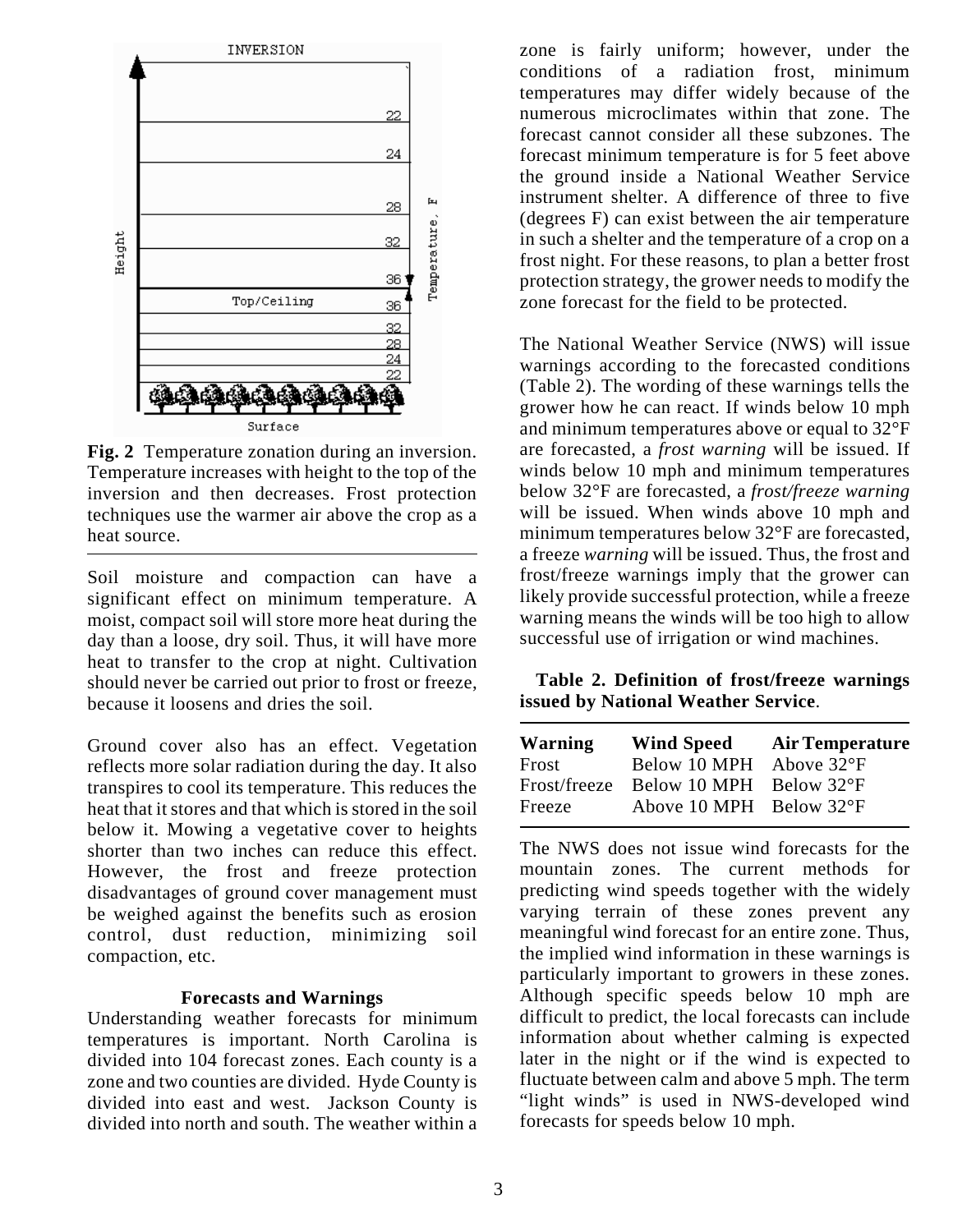## **Microclimate Monitoring**

Although minimum temperatures may vary across a forecast zone because of microclimates, relative conditions for an area should be quite similar during each frost/freeze occurrence. It is very advantageous to record weather conditions for each occurrence in selected parts of the farm. One can observe and record actual and forecast temperature, cloud cover and wind speed. In cloudy, breezy weather, the observed lows are likely to be very close to forecast values, but under clear, calm conditions, frost may need to be anticipated even when no frost is forecast.

The use of past observations can become an essential ingredient to predicting future conditions and modifying the zone forecast for a farm. The information collected will also allow the grower to place protection equipment in those areas where it will most likely be needed. During a radiation frost, careful records of past occurrences can help make the critical decision of whether or not to begin protection measures. This is especially critical in areas where overhead irrigation is used. Microclimate information gathered before the establishment of a crop can help the grower select site, type and amount of protection equipment.

**Air Temperature** - Minimum recording thermometers are not expensive and are a wise investment for any grower concerned with frost/ freeze protection. The placement and number of thermometers depends on the area and the grower's interest. Some growers place one thermometer in the coldest spot and organize their protection plans around the worst possible case. This is one approach, except that much of the area will receive more protection than it needs, perhaps costing the grower unnecessary time and fuel. If the protection system allows variable rates of protection, then many thermometers are needed.

**Crop temperature -** Knowing the temperature of the crop you are trying to protect is a critical piece of information in protection decisions. It is often the practice to use air temperature as the "decision maker." This can be misleading because the atmospheric conditions which create frosts also cause crop temperatures to be different from air temperatures (usually colder), but not always by the same amount. The difficulty in the past has been how to accurately and economically measure the crop temperature. This has encouraged growers to use the air temperature, but add a "safety factor"

of several degrees. This often causes systems to be started before they actually need to be, resulting in excess water and energy use. There are also situations where by being able to confidently wait to start, the need to protect is avoided completely.

Thermocouples are temperature measuring devices small enough to be inserted into buds, blossoms or small fruit. They are inexpensive and easy to make. Digital thermometers that read thermocouples are now available. These meters and the thermocouples can be used in different ways. A grower could move through the crop measuring the temperature in various locations by inserting one thermocouple, taking a reading, removing it and going to the next location. This could be done for as little as \$100.00. A grower could also place thermocouples fitted with connectors in numerous locations and then visit each with the meter to read them. Another method would be to bring the wires from the thermocouples to a central location and have a switch that enables the meter to read multiple sensors. Any of these ways will give a very accurate picture of what's happening throughout the crop area that is to be protected.

The economic feasibility of the latter two methods should be assessed, however, due to the cost of the connectors and the additional wire required. A grower can customize a plan that suits their needs and budget. This relatively small investment can increase frost protection decision making skills significantly and will certainly add confidence in deciding when to begin protection.

### **Methods of Frost/Freeze Protection**

All frost/freeze protection methods are based on preventing or replacing radiant heat loss. The proper choice of protection equipment for a particular site depends on many factors. The advantages, relative costs, and operating principles of the predominant methods are discussed below. See Table 3 for a summary.

**Site Selection - The best method of frost/freeze** protection is good site selection. Microclimate monitoring may be used to evaluate a site before planting. Visualizing the flow of cold air and its possible buildup in low spots or behind cold air dams, such as fences, hedges, wooded areas, is the most effective, quick method of site selection. If a site has good cold air drainage, then it is likely a good production site as far as frost/freeze damage is concerned.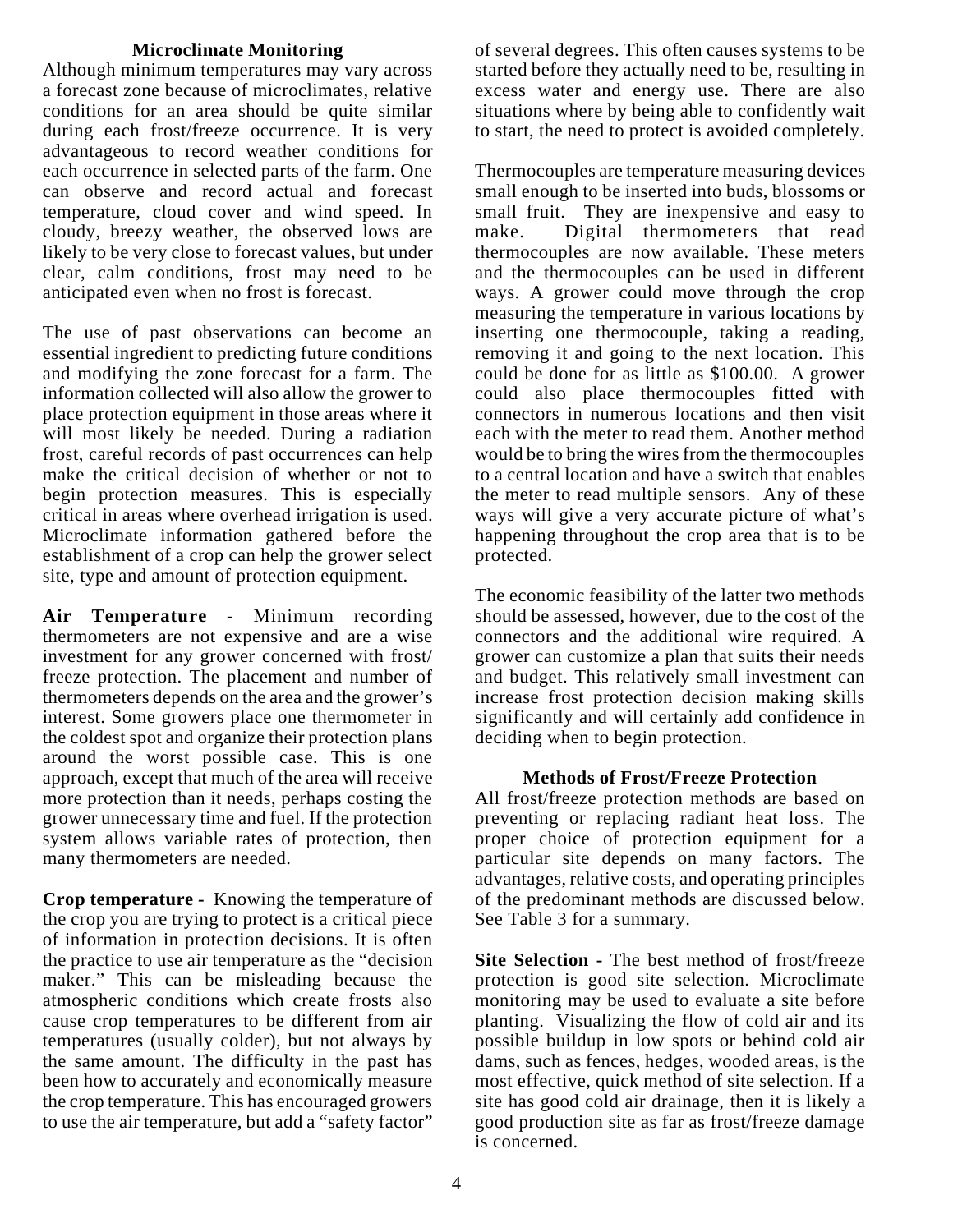**Heaters** - Heating for protection has been relied upon for centuries. The increased cost of fuel has provided incentive to look at other methods; however, there are several advantages to using heaters that alternatives do not provide. Most heaters are designed to burn oil and can be placed as free-standing units or connected by a pipeline network throughout the crop area. The advantage of connected heaters is the ability to control the rate of burning and shut all heaters down from a central pumping station simply by adjusting the pump pressure. A pipeline system can also be designed to use natural gas. Propane, liquid petroleum, and natural gas systems have been used for citrus.

Heaters provide protection by three mechanisms. The hot gases emitted from the top of the stack initiate convective mixing in the crop area, tapping the important warm air source above in the inversion. About 75 percent of a heater's energy is released in this form. The remaining 25 percent of the total energy is released by radiation from the hot metal stack. This heat is

not affected by wind and will reach any solid object not blocked by another solid object. Heaters may thus provide some protection under windborne freeze conditions. A relatively insignificant amount of heat is also conducted from the heater to the soil.

Heaters provide the option of delaying protection measures if the temperature unexpectedly levels off or drops more slowly than predicted. The initial installation costs are lower than those of other systems, although the expensive fuels required increase the operating costs. There is no added risk to the crop if the burn rate is inadequate; whatever heat is provided will be beneficial.

Growers have also tried burning old rubber tires for frost protection. Some heat is added to the crop area by these fires, but there has been a misconception that the smoke acts like a cloud. Smoke does not provide the greenhouse effect of water vapor because the smoke particles are too small to block longwave radiation loss. In fact, smoke not only has no effect on outgoing radiation,

|                       | <b>Advantages</b>                                                                                                                 | <b>Disadvantages</b>                                                                                                                                                                                                                      | <b>Comments</b>                                                                                                                                                                       |
|-----------------------|-----------------------------------------------------------------------------------------------------------------------------------|-------------------------------------------------------------------------------------------------------------------------------------------------------------------------------------------------------------------------------------------|---------------------------------------------------------------------------------------------------------------------------------------------------------------------------------------|
| <b>Site Selection</b> | Preventive measure—<br>choose location with<br>good cold air drainage.                                                            |                                                                                                                                                                                                                                           | Best method of frost protection;<br>visualize air flow and/or<br>monitor minimum temperatures.                                                                                        |
| <b>Heaters</b>        | Radiant heat helpful in<br>freeze; installation costs<br>lower than irrigation;<br>allows delay; no risk if<br>rate not adequate. | Fuel oil expensive.                                                                                                                                                                                                                       | Free-standing or pipeline;<br>free-standing heaters need<br>no power source.                                                                                                          |
| <b>Irrigation</b>     | Operational cost lower<br>than heaters; can be<br>used for other cultural<br>purposes such as drought<br>prevention.              | Installation costs relatively<br>high; risk damage to crop if<br>rate inadequate; ice buildup<br>may cause limbs to break;<br>overwatering can waterlog soils; must continue until<br>does not provide protection in<br>wind above 5 mph. | Plant part protected by heat<br>of fusion; fixed rate design<br>delivers more protection than<br>generally necessary; irrigation<br>melting begins; backup<br>power source essential. |
| Wind machines         | Can cover 10-acre area if<br>flat and round; installation<br>cost similar to heaters.                                             | Not effective in wind above<br>5 mph or advective freeze.                                                                                                                                                                                 | Mixes warm air near top of<br>inversion down to crop height;<br>may be used with heaters;<br>may use helicopters.                                                                     |
| Fog                   | Blocks outgoing radiant<br>heat and slows cooling.                                                                                | Has potential but is not<br>currently practical.                                                                                                                                                                                          | Uses greenhouse effect to trap<br>heat in crop canopy and limit<br>radiation cooling.                                                                                                 |

**Table 3. Characteristics of frost/freeze protection methods**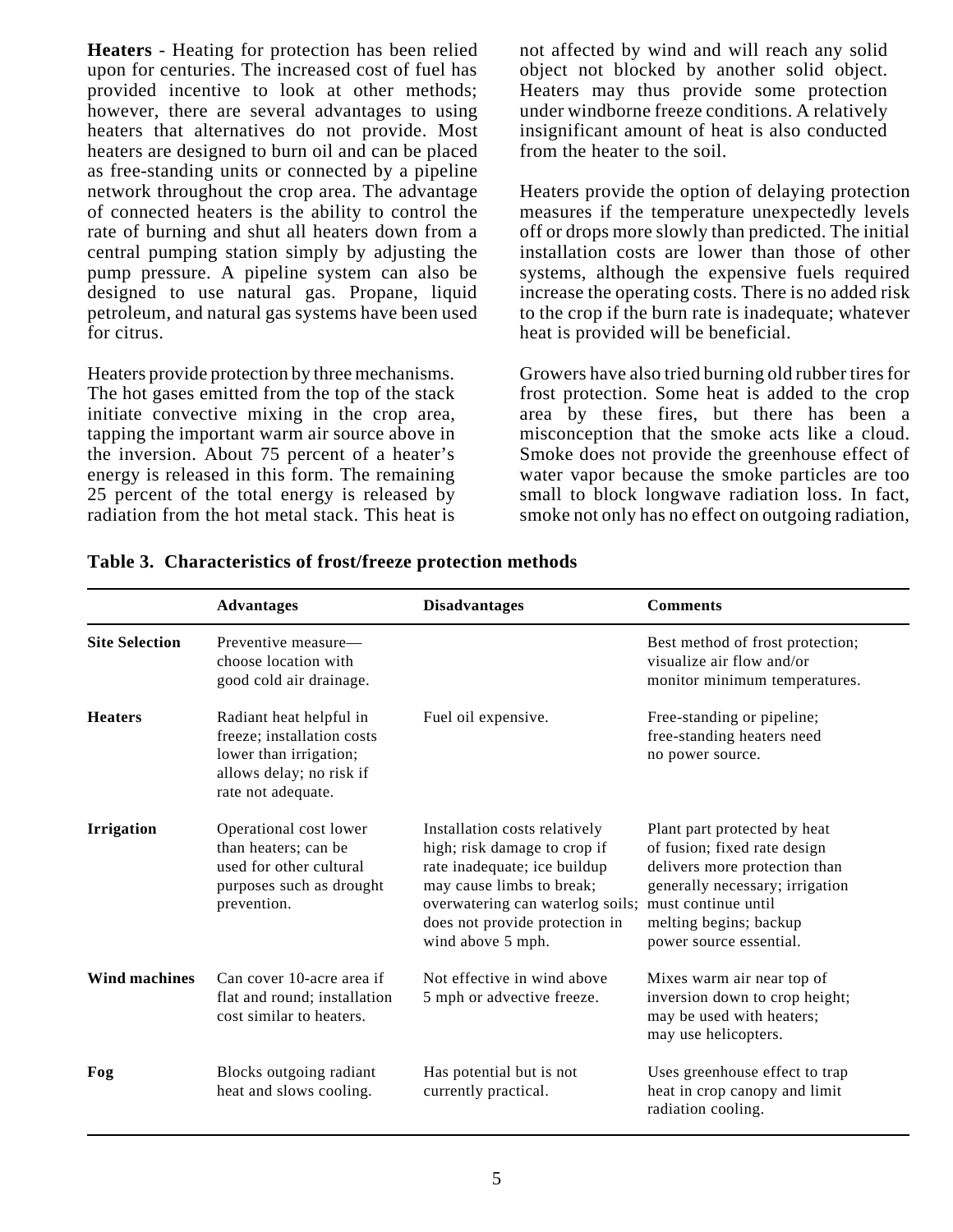it actually impedes warming in the morning since smoke particles are the right size to block the incoming shortwave solar energy. Legal regulation of fires must also be considered before burning tires or other materials for frost protection.

**Irrigation** - Irrigation is another method of frost/ freeze protection. Heat lost from the crop to the environment is replaced by heat released as the applied water changes to ice. Specifically, as 1 gram of water freezes, 80 calories of heat energy are released. As long as ice is being formed, this latent heat of fusion will provide heat.

Irrigation for frost protection, often called sprinkler irrigation, is done with sprinklers mounted above or below the crop canopy. Undercanopy, usually under-tree, sprinkling with microsprinkler nozzles has been successful in California and Florida. This relatively new method of irrigation for frost protection has not as yet found widespread use in North Carolina.

Although there is some risk involved, the advantages of irrigation are significant. Operational costs are lower since water is much cheaper than oil or gas. Irrigation systems are convenient to operate since they are controlled at a central pump house. In addition, there are multiple uses for the same system, e.g., drought prevention, evaporative cooling, fertilizer application, and possibly pest control.

There are some disadvantages. The first and most important is that if the irrigation rate is not adequate, the damage incurred will be more severe than if no protection had been provided. Inadequate irrigation rate means that too little water is being applied to freeze at a rate which will provide enough heat to protect the crop. The situation is made complex by another property of water, evaporative cooling or the latent heat of evaporation. As 1 gram of water evaporates, 600 calories of heat energy are absorbed from the surrounding environment. When compared to the 80 calories released by freezing, it becomes apparent that more than  $7\frac{1}{2}$  times more water must be freezing than evaporating to provide a net heating effect. Otherwise the process of evaporation will take heat from the crop. An ice-covered plant will cool below the temperature of a comparable dry plant if freezing stops and evaporation begins. Since wind promotes evaporative cooling, wind speeds above 5 mph limit the success of irrigation for frost protection.

Secondly, with overhead irrigation, ice buildup can cause limb breakage; and thirdly, over-watering can cause waterlogged soils and nutrient leaching problems. Lastly, at present, most systems are of fixed rate design. They can only be turned on and off, and no variability exists for the irrigation rate. Thus, most systems are designed for the worst possible case. This means excess water is applied in most frosts, further increasing the problems of too much water on the crop.

The details of designing and operating an overhead irrigation system for frost/freeze protection are contained in the NCCES bulletin *Irrigation for Apple Orchards.* Several very important points are repeated here. If the capacity of the irrigation system is not sufficient to provide protection under the extreme conditions expected during the night, the system should not be turned on. In general, no system will provide protection in wind speeds greater than 5 mph for tree crops, 10 mph for low growing crops. A backup power source is essential. Once started, irrigation must continue until the ice is melting and loose. This usually occurs soon after the morning sun hits the trees. A power failure can be devastating due to the evaporative cooling effect.

**Wind Machines -** Wind machines capitalize on the inversion development in a radiation frost. Their purpose is to circulate the warmer air down to crop level. They are not effective in an advective freeze. A single wind machine can protect approximately ten acres, if the area is relatively flat and round. A typical wind machine is a large fan about 16 ft. in diameter mounted on a 30 ft. steel tower. The fan is powered by an industrial engine delivering 85 to 100 Hp. Since wind machines are only effective under radiation frost conditions, a grower choosing this method should be confident that it is under such circumstances he will most often need protection.

Wind machines use only 5 to 10 percent of the energy per hour required by heaters. The original installation cost is quite similar to that for a pipeline heater system, making wind machines an attractive alternative to heaters for frost protection. However, they will not provide protection under windy conditions. Wind machines are sometimes used in conjunction with heaters. This combination is more energy efficient than heaters alone and reduces the risks of depending solely on wind machines. When these two methods are combined, the required number of heaters per acre is reduced by about half.